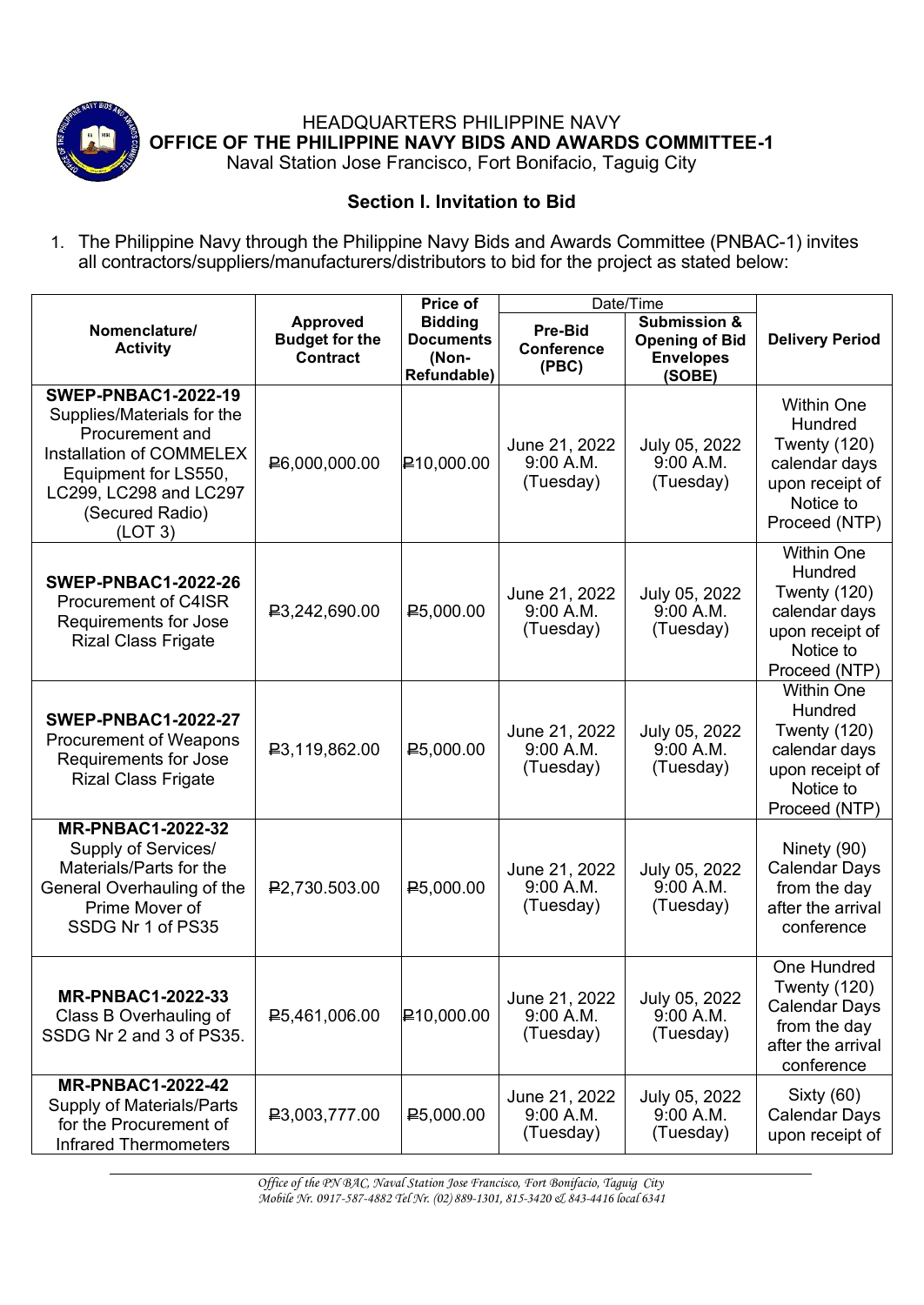| And Digital Tachometers  |  |  | Notice To     |
|--------------------------|--|--|---------------|
| For Generating Set Of PF |  |  | Proceed (NTP) |
| Vessels                  |  |  |               |
|                          |  |  |               |

- 2. Bidding will be conducted through open competitive bidding procedures using a non-discretionary "*pass/fail*" criterion as specified in the 2016 revised Implementing Rules and Regulations (IRR) of Republic Act (RA) No. 9184. **Bidding is open to all interested bidders, whether local or foreign, subject to the conditions for eligibility provided in the 2016 revised IRR of RA No. 9184.**
- 3. Prospective Bidders may obtain further information from Philippine Navy Bids and Awards Committee (PNBAC-1) and inspect the Bidding Documents at the address given below during **8:00 AM to 5:00 PM, Monday to Friday**
- 4. A complete set of Bidding Documents may be acquired by interested Bidders on **June 15, 2022 to July 05, 2022 from 8:00 AM to 5:00 PM, Monday to Friday** from the given address and website below**.** The Procuring Entity shall allow the bidder to present its proof of payment for the fees in person or through electronic means.
- 5. The Philippine Navy Bids and Awards Committee (PNBAC-1) will hold a Pre-Bid Conference on **June 21, 2022, 09:00 AM, Tuesday** through video conferencing *via* **Zoom Application. (Zoom Meeting ID: 965 038 3082; Password: SDr9Dz)***,* which shall be open to prospective bidders.
- 6. Bids must be duly received by the BAC Secretariat through manual submission at the office address indicated below, on or before **July 05, 2022, 09:00 AM, Tuesday***.* Late bids shall not be accepted.
- 7. All Bids must be accompanied by a bid security in any of the acceptable forms and in the amount stated in **ITB** Clause 14.
- 8. Bid opening shall be on **July 05, 2022, 09:00 AM, Tuesday through Video Tele Conferencing via Zoom Application. (Zoom Meeting ID: 965 038 3082; Password: SDr9Dz)***.* Bids will be opened **via VTC** in the presence of the bidders' representatives who choose to attend the activity. Bids received in excess of the ABC for each lot shall be automatically rejected at bid opening.
- 9. The Philippine Navy reserves the right to reject any and all bids, declare a failure of bidding, or not award the contract at any time prior to contract award in accordance with Sections 35.6 and 41 of the 2016 revised IRR of RA No. 9184, without thereby incurring any liability to the affected bidder or bidders.
- 10. For further information, please refer to:

*Office of the PN Bids and Awards Committee Naval Station Jose Francisco, Fort Bonifacio, Taguig City Contact person: MAJ RUEL R SAYANG PN(M) Cell Phone Nr: 0917-587-4882 Email Add:* pnbac2016@gmail.com

11.You may visit the following websites: